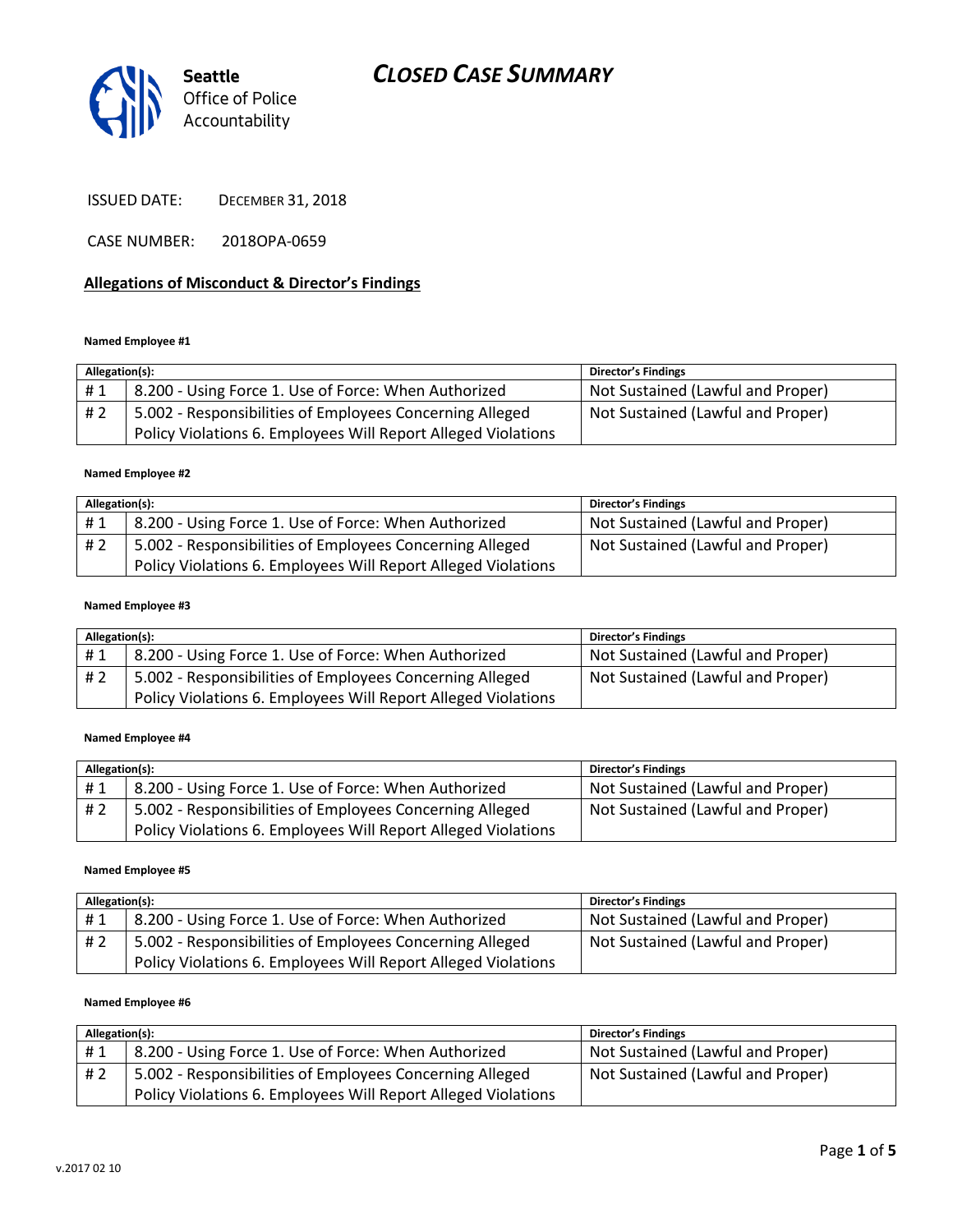# *This Closed Case Summary (CCS) represents the opinion of the OPA Director regarding the misconduct alleged and therefore sections are written in the first person.*

## **EXECUTIVE SUMMARY:**

The Complainant alleged that the Named Employees subjected him to excessive force by breaking his wrists and legs and dragging him across the ground, which caused him injury. It was further alleged that the Named Employees failed to report potential serious misconduct.

#### **ADMINISTRATIVE NOTE:**

This case was designated as an Expedited Investigation. This means that OPA, with the OPA Auditor's review and approval, believed that it could reach and issue recommended findings based solely on its intake investigation and without interviewing the Named Employees. As such, the Named Employees were not interviewed as part of this case.

## **ANALYSIS AND CONCLUSIONS: Named Employee #1 - Allegation #1** *8.200 - Using Force 1. Use of Force: When Authorized*

Harbor units responded to a report of a vessel nearly striking other boats. The Named Employees responded, boarded the vessel and eventually placed the Complainant under arrest for Boating Under the Influence. The Complainant became extremely hostile and was screaming at and taunting the officers. The Complainant refused to cooperate and had to be lifted from the vessel to land and later assaulted the officers by kicking them and attempting to bite them. The Complainant further threatened to kill the officers and their children. The Complainant alleged that the Named Employees broke his wrists and his legs and caused him injury. The screening Sergeant referred this matter to OPA and this investigation ensued. After a completed intake, he further complained that the officers dragged him across the ground and dislocated his shoulder. This case was approved for an Expedited Investigation.

With regard to the specific nature of the force used, Body Worn Video (BWV) indicated that Named Employee #4 (NE#4) put his hand up to prevent the Complainant from encroaching into his space and further assisted Named Employee #6 (NE#6) and Named Employee #3 (NE#3) in prying the Complainant's fingers from the railing so that he could be handcuffed. Named Employee #2 (NE#2) assisted in placing the left hand behind his back and held him in place on the ground. NE#6 and NE#3 placed the Complainant in handcuffs.

SPD Policy 8.200(1) requires that force used by officers be reasonable, necessary and proportional. Whether force is reasonable depends "on the totality of the circumstances" known to the officers at the time of the force and must be balanced against "the rights of the subject, in light of the circumstances surrounding the event." (SPD Policy 8.200(1).) The policy lists a number of factors that should be weighed when evaluating reasonableness. (*See id*.) Force is necessary where "no reasonably effective alternative appears to exist, and only then to the degree which is reasonable to effect a lawful purpose." (*Id*.) Lastly, the force used must be proportional to the threat posed to the officer. (*Id*.)

The Named Employees used reasonable and necessary force to place the Complainant under arrest and keep him under control. Moreover, the Named Employees were faced with a belligerent, intoxicated individual who presented a danger to both the officers and himself. However, they handled themselves appropriately and consistent with policy. They not only attempted to de-escalate the situation prior to using force, but, when they were required to use force, they used the minimum amount needed to keep the Complainant under control and themselves safe from the Complainant's physical outbursts. Lastly, there is no evidence to support the Complainant's allegations of injuries. For these reasons, I recommend that this allegation be Not Sustained – Lawful and Proper as against all of the Named Employees.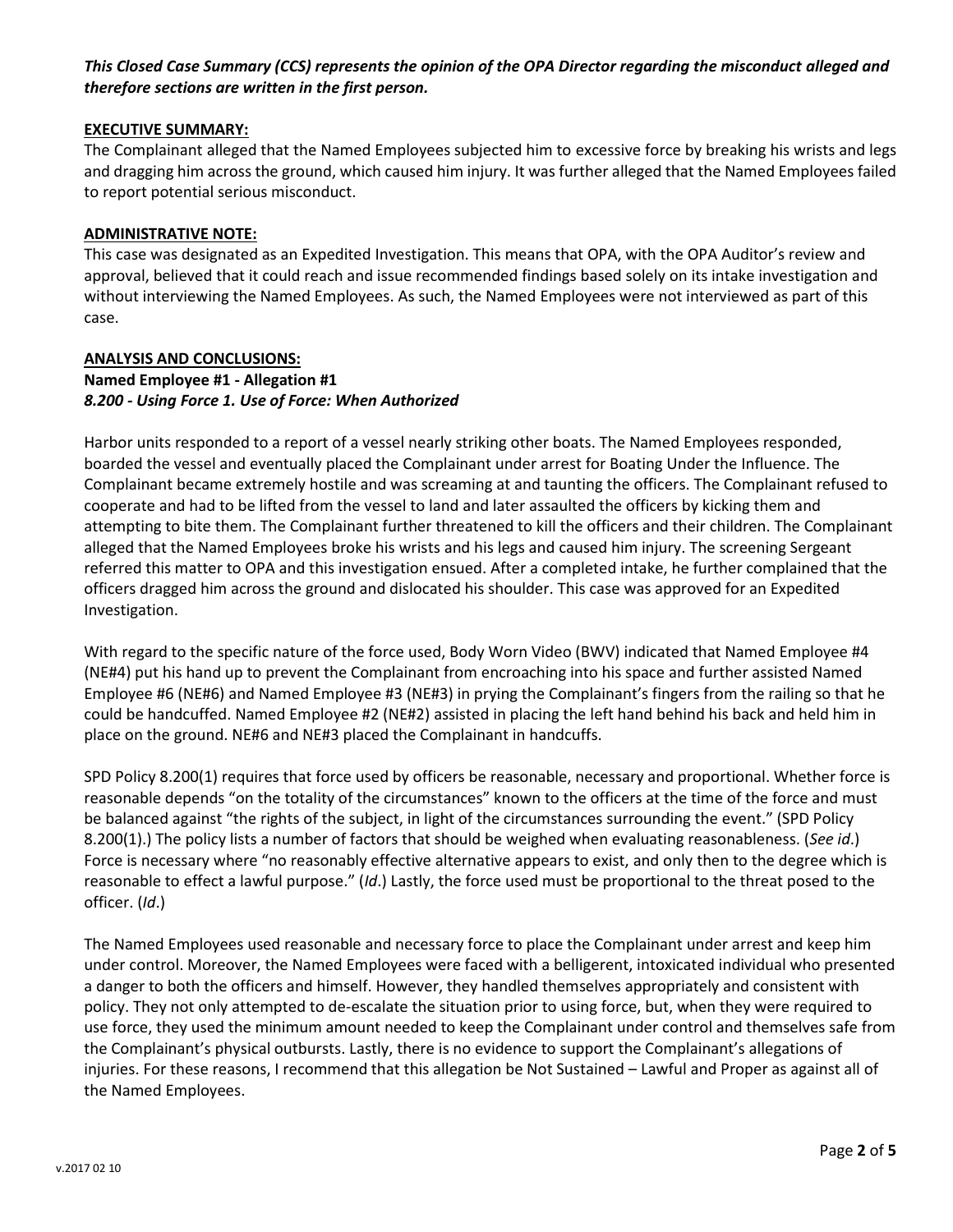

# *CLOSE CASE SUMMARY*

OPA CASE NUMBER: 2018OPA-0659

## Recommended Finding: **Not Sustained (Lawful and Proper)**

## **Named Employee #1 - Allegation #2**

*5.002 - Responsibilities of Employees Concerning Alleged Policy Violations 6. Employees Will Report Alleged Violations*

The Named Employees properly reported the force that they used. Moreover, they further reported the Complainant's allegations of injuries, even though his claims were not supported by the evidence. Lastly, the Complainant's allegation of "police brutality" was reported to OPA by a supervisor as required.

For these reasons, I recommend that this allegation be Not Sustained - Lawful and Proper as against all of the Named Employees.

Recommended Finding: **Not Sustained (Lawful and Proper)**

# **Named Employee #2 - Allegation #1** *8.200 - Using Force 1. Use of Force: When Authorized*

For the same reasons as stated above (*see* Named Employee #1, Allegation #1), I recommend that this allegation be Not Sustained – Lawful and Proper.

Recommended Finding: **Not Sustained (Lawful and Proper)**

## **Named Employee #2 - Allegation #2** *5.002 - Responsibilities of Employees Concerning Alleged Policy Violations 6. Employees Will Report Alleged Violations*

For the same reasons as stated above (*see* Named Employee #1, Allegation #2), I recommend that this allegation be Not Sustained – Lawful and Proper.

Recommended Finding: **Not Sustained (Lawful and Proper)**

# **Named Employee #3 - Allegation #1** *8.200 - Using Force 1. Use of Force: When Authorized*

For the same reasons as stated above (*see* Named Employee #1, Allegation #1), I recommend that this allegation be Not Sustained – Lawful and Proper.

Recommended Finding: **Not Sustained (Lawful and Proper)**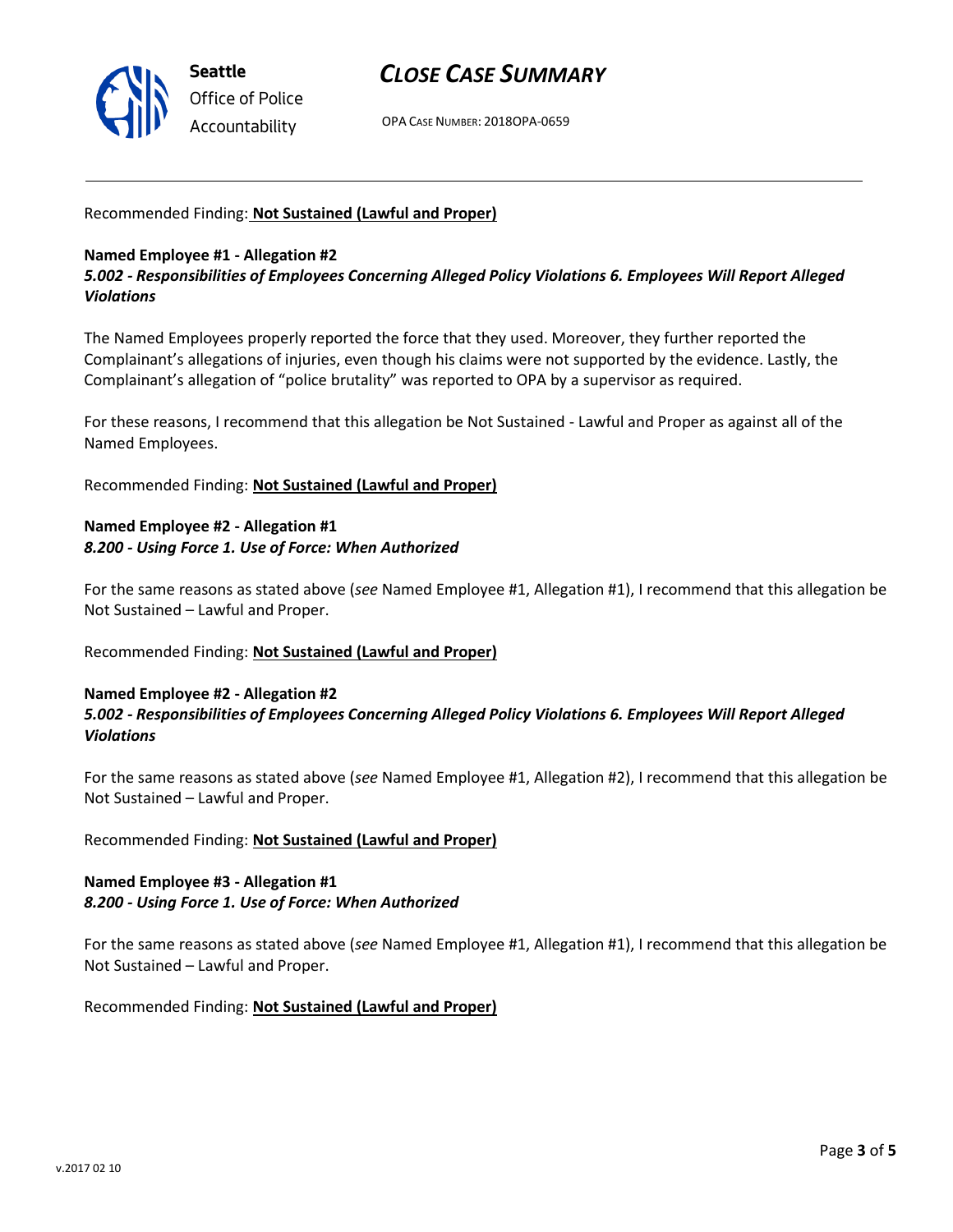

**Seattle** *Office of Police Accountability*

# *CLOSE CASE SUMMARY*

OPA CASE NUMBER: 2018OPA-0659

# **Named Employee #3 - Allegation #2**

*5.002 - Responsibilities of Employees Concerning Alleged Policy Violations 6. Employees Will Report Alleged Violations*

For the same reasons as stated above (*see* Named Employee #1, Allegation #2), I recommend that this allegation be Not Sustained – Lawful and Proper.

Recommended Finding**: Not Sustained (Lawful and Proper)**

# **Named Employee #4 - Allegation #1** *8.200 - Using Force 1. Use of Force: When Authorized*

For the same reasons as stated above (*see* Named Employee #1, Allegation #1), I recommend that this allegation be Not Sustained – Lawful and Proper.

Recommended Finding**: Not Sustained (Lawful and Proper)**

### **Named Employee #4 - Allegation #2**

*5.002 - Responsibilities of Employees Concerning Alleged Policy Violations 6. Employees Will Report Alleged Violations*

For the same reasons as stated above (*see* Named Employee #1, Allegation #2), I recommend that this allegation be Not Sustained – Lawful and Proper.

Recommended Finding: **Not Sustained (Lawful and Proper)**

# N**amed Employee #5 – Allegation #1** *8.200 - Using Force 1. Use of Force: When Authorized*

For the same reasons as stated above (*see* Named Employee #1, Allegation #1), I recommend that this allegation be Not Sustained – Lawful and Proper.

Recommended Finding: **Not Sustained (Lawful and Proper)**

## **Named Employee #5 – Allegation #2** *5.002 - Responsibilities of Employees Concerning Alleged Policy Violations 6. Employees Will Report Alleged Violations*

For the same reasons as stated above (*see* Named Employee #1, Allegation #2), I recommend that this allegation be Not Sustained – Lawful and Proper.

Recommended Finding: **Not Sustained (Lawful and Proper)**